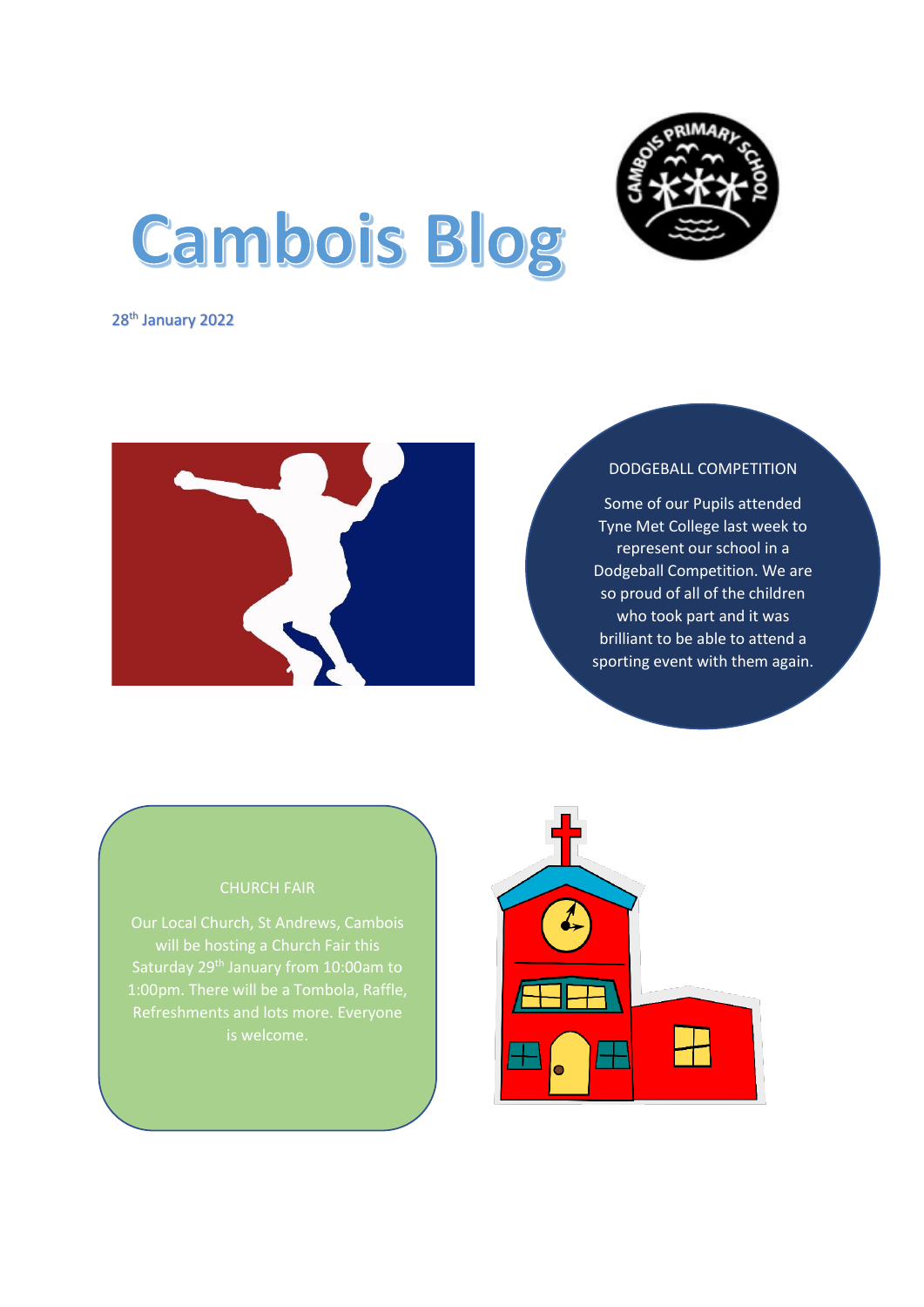### VALENTINES DAY DISCO

We will be hosting a Valentines Day Disco in School on Monday 14<sup>th</sup> February for all children to attend. The Disco will start at 3:15pm and finish at 4:15pm. Tickets cost £1 and include a hotdog and a drink. If your child will be attending please send them into school wearing their party clothes. Tickets can be purchased in school or on the door

# EARLY SCHOOL CLOSURE

On Wednesday 2<sup>nd</sup> March 2022 we will be closing the school at 1:30pm. This is to enable essential staff training to take place. There will be no after school provisions on this day and we ask that your child is picked up promptly from school at 1:30pm.

Thank you.



## DUKESHOUSE WOOD

is struggling to pay the deposit for the trip but would like their